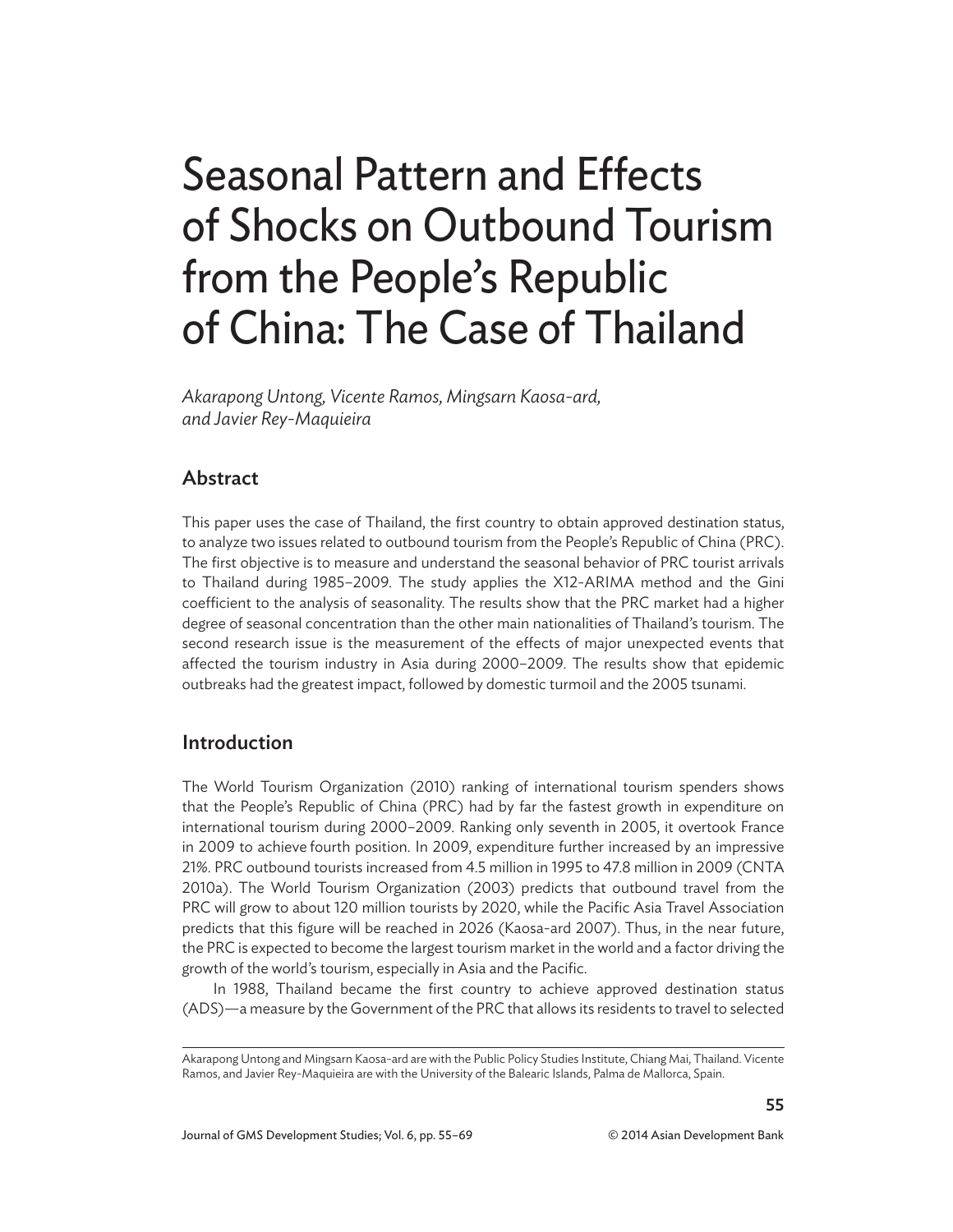countries for personal and leisure purposes, usually on all-inclusive package tours. Thailand consistently ranked among the top three destinations for PRC travelers in Asia and the Pacific during 1990–2009. However, new trends are challenging Thailand's position, in particular the current diversification of international destinations, the greater freedom of PRC outbound tourism, and the fact that due to its impressive outbound growth more countries are becoming increasingly aware of the importance of the PRC tourism market. Hence, many countries are aspiring to obtain a share of the PRC outbound tourism market and are beginning to develop marketing strategies oriented toward this market.

This paper analyzes outbound PRC tourism using the case of Thailand, the country with the longest history of welcoming PRC tourists. In particular, the paper focuses on two issues: (i) understanding the seasonal pattern of outbound PRC tourism and the effects on overall seasonality of an increase in the PRC market share, and (ii) measuring the effects of negative shocks on this market.

The results of these analyses will improve the understanding of PRC outbound tourism, and should help Thailand's tourism authorities adjust their tourism strategy for the PRC market. However, given the increasing interest from many countries in capturing part of the outbound PRC market, the results and the methodology proposed will be also useful to other destinations that wish to learn from Thailand's successful experience.

## Literature Review

With a population of more than 1.3 billion and steady opening and reforms since 1978, the PRC economy has developed rapidly. Outbound tourism of PRC households has been increasing due to the rise in their disposable income (Kim, Guo, and Agrusa 2005). Thus, the number of PRC tourists has increased tremendously. In 2008, PRC tourism accounted for 1.87 billion trips, of which 94.5% were domestic, 2.4% were outbound, and 3.1% were inbound (CNTA 2009). Figure 1, presenting the evolution of PRC outbound tourism during 1991–2009, clearly shows the growing trend.

During 1991–2010, the PRC's tourism went through three main stages: (i) inbound tourism only; (ii) inbound and domestic tourism; and (iii) comprehensive tourism including domestic, inbound, and outbound tourism.

PRC outbound tourism had long been suppressed due to the political climate and the economic situation in the country. Before the 1980s, outbound tourism was strictly controlled and was permitted only for government business. In 1984, personal travel to visit relatives in Hong Kong, China and Macao, China was permitted, marking the beginning of PRC outbound tourism (Qu and Lam 1997).

In 1988, Thailand was granted ADS, and this status was also given to Malaysia and Singapore in 1990. However, at that time, the process of getting a private passport was difficult and took at least 6 months. Australia, the Republic of Korea, and New Zealand were granted ADS in 1998, and Japan in 2000. This was followed by the progressively rapid widening of ADS to most of the European Community in 2004, the United Kingdom (UK) in 2005, and the United States (US) in 2008 (CNTA 2009). Hence, PRC tourists' outbound travel destinations had expanded from 20 in 2002 to 135 by mid-March 2010 (CNTA 2010b).

The number of PRC outbound tourists traveling to Thailand increased at an annual average rate of 19.69% during 1985–2009 (Tourism Authority of Thailand, 2009), reaching a maximum of 1,033,305 in 2006, proving that Thailand is an attractive destination for PRC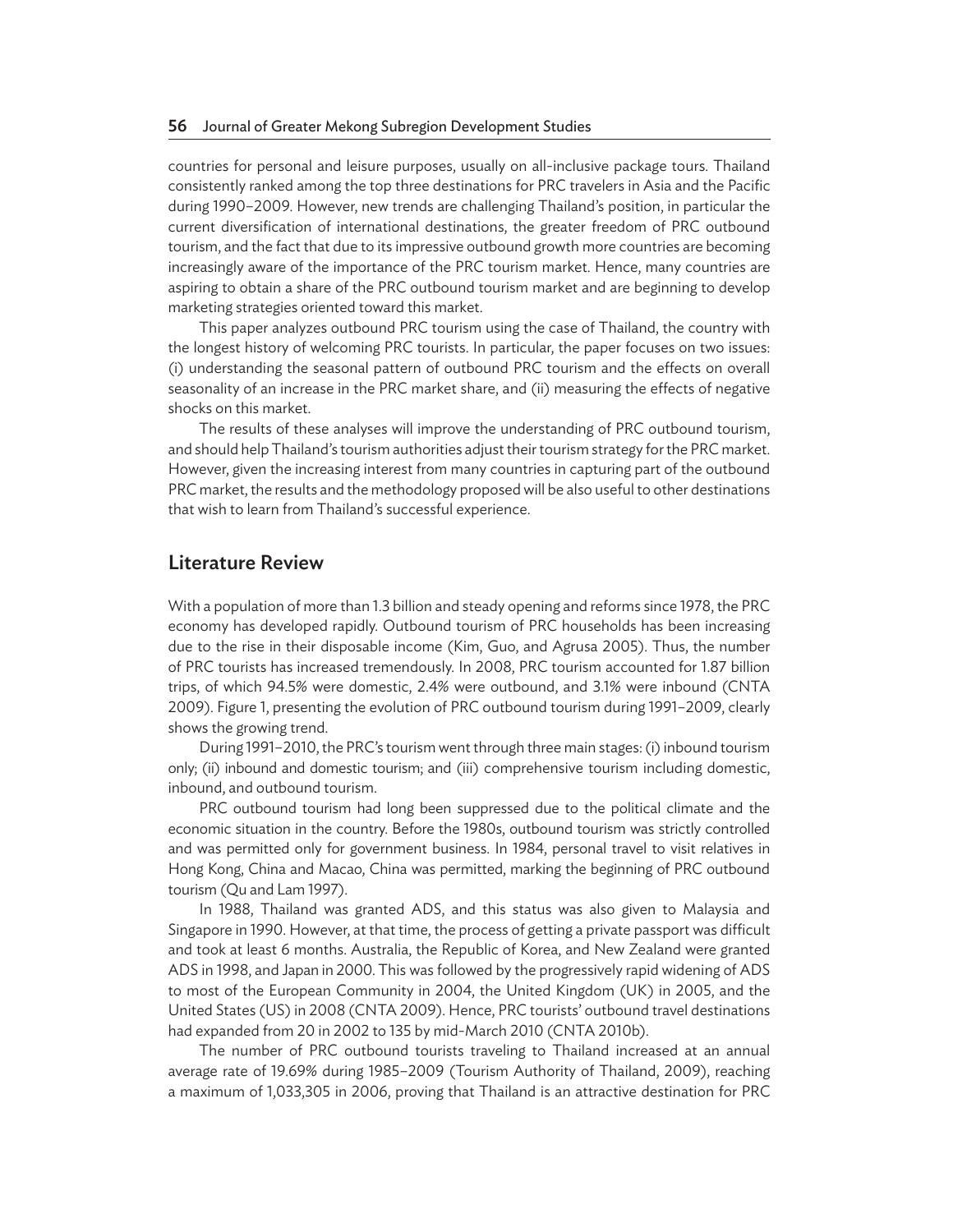

tourists. Among destinations that had been granted ADS before 2007, Thailand is the first country visited by outbound PRC tourists as a first stop (CNTA 2009).

However, 2008 and 2009 saw a decrease in PRC arrivals due to several factors, including the international economic situation, the political crisis in Thailand, and a change in the behavior of PRC tourists as travelers became more sophisticated. Whereas the earlier concept was to visit as many places as possible in a limited time, the modern traveler tends to spend more time in one destination. Buffets are replaced by more special meals, and there is a need for new scenic spots on their itinerary (Verheslst 2003).

# Data and Methodology

The empirical analysis presented in the results section uses secondary monthly data from January 1985 to December 2009 (a total of 300 observations). Tourist arrivals from the 11 main nationalities visiting Thailand were obtained from the Tourism Authority of Thailand (for 1985–2007) and the Ministry of Tourism and Sports (for 2008–2009).

## Decomposition by X12-ARIMA Method

A time series can be decomposed into four components: trend (T), seasonal (S), cycle (C), and irregular (I). Three common methods are used for time series decomposition: the simple average method, the moving average method, and the Census II method. This study applies a Census II method called the X12-Autoregressive Integrated Moving Average (X12- ARIMA). As this method makes an adjustment for the fluctuation before the decomposition,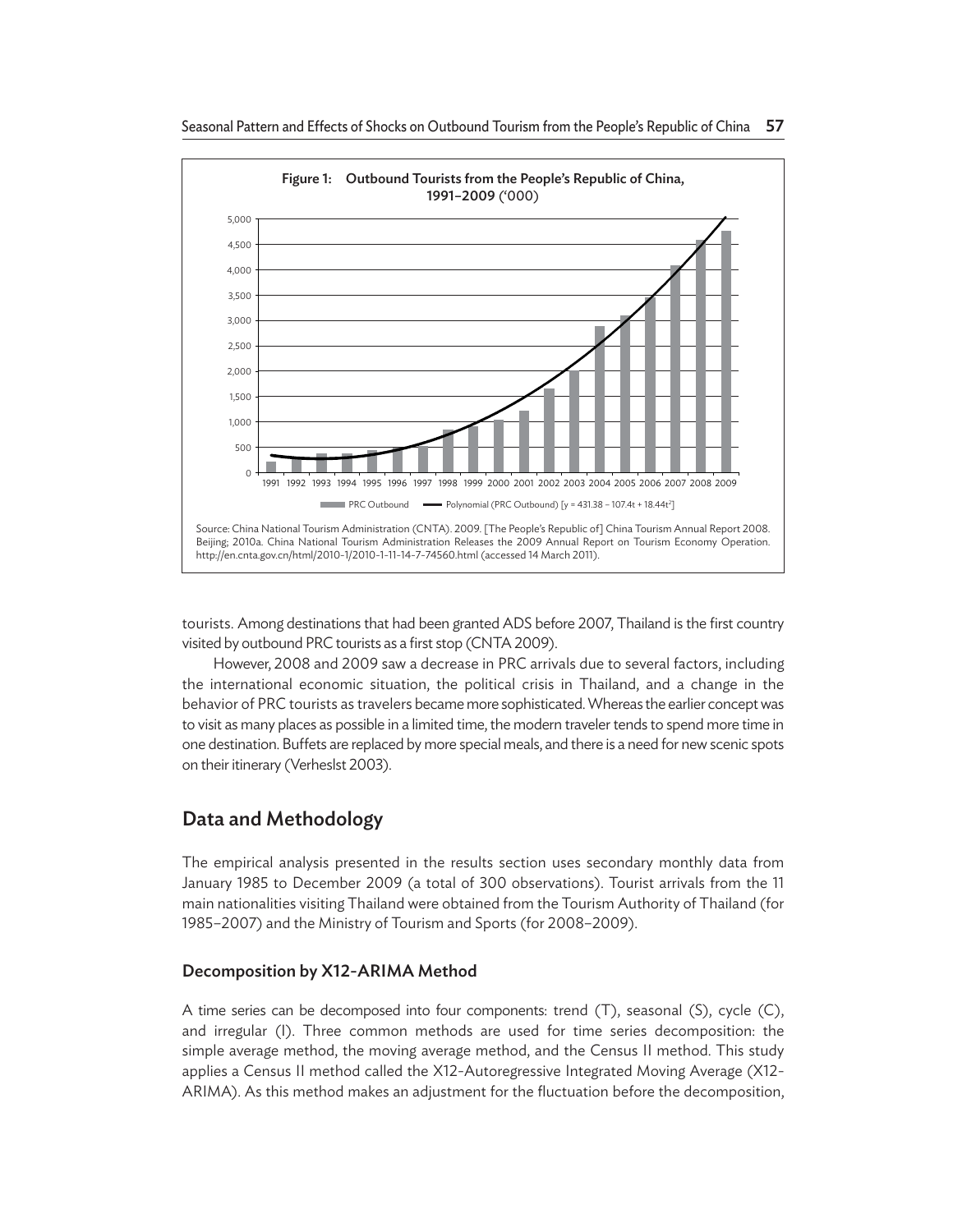it is more adequate if the moving average parameter is not determined and the data fluctuate substantially. Typically, there are two underlying decomposition models:

Additive decomposition: 
$$
Y = T + S + C + I
$$
 (1)

Multiplicative decomposition:  $Y = T \times S \times C \times I$ , (2)

where Y is the time series, T is the trend component, S is the seasonal component, C is the cyclical component, and I is the irregular component.

X12-ARIMA is one of the most common methods used to adjust for seasonality in monthly and quarterly time series. This method was the successor to Census II X11. It combines two main methods: the regression model with the Seasonal Integrated Autoregressive and Moving Average (SARIMA), and the X11 seasonal adjustment method. The SARIMA was applied to adjust outliers of the series before the seasonal adjustment. There are three types of outliers: additive outliers, level shifts, and temporary changes. These were specified as regression variables in the model.

The SARIMA model developed by Box and Jenkins (1994) can be used with time series data with seasonality. It has the same form as the ARIMA model but with the additional assumption that the month of the same season must not have series correlation, and could have autocorrelation for intervals corresponding to the seasons. These assumptions are important constraints in the application of SARIMA, since time series data of a particular period as well as of different periods may have autocorrelation between them (Box, Jenkins, and Reinsel 1994). To overcome this problem, Box, Jenkins, and Reinsel (1994) introduced a seasonal multiplicative model that can be used with seasonal additive and multiplicative data. In general, there is no constant in the SARIMA model and the SARIMA(p,d,q)(P,D,Q)<sub>s</sub> is as follows (Box, Jenkins, and Reinsel 1994; Kim and Moosa 2005):

$$
\phi_p(B)\Phi_p(B^s)\Delta^d\Delta_S^D Y_t = \theta_q(B)\Theta_Q(B^s)\varepsilon_t, \tag{3}
$$

where

 $Y_t$  = data at time t with seasonality;

B and  $B^s$  = backward shift operation of regular and seasonal, when  $B_m = \Delta Y_{t-m}$ ;

d and D = orders of the differentiation of regular and seasonal to be stationary;

p and P = regular and seasonal autoregressive order;

q and Q = regular and seasonal moving average order;

 $\Delta^d$  and  $\Delta^D$  = differenced orders at d and D of regular and seasonal;

 $\phi_1,...,\phi_n$  and  $\Phi_1,...,\Phi_p$  = the autoregressive parameters of regular and seasonal;

 $\theta_1,...,\theta_a$  and  $\Theta_1,...,\Theta_o$  = moving average parameter of regular and seasonal;

 $\varepsilon_{t}$  = white noise process at time t  $[\varepsilon_{t} \sim N(0,\sigma_{\varepsilon_{t}}^{2})]$ .

A SARIMA  $(p,d,q)(P,D,Q)$  is identified by the autocorrelation function and partial autocorrelation function plot. Then, the diagnostic checking by the residual autocorrelation function plot and the Q-statistics by the Box–Pierce method are implemented (residuals must be a white noise series). Finally, an adequate model of SARIMA  $(p,d,q)(P,D,Q)_{\rm S}$  is obtained.

After the outliers are adjusted by using ARIMA, the time series is adjusted for seasonality using X11 under the assumption that seasonal variation can be measured from the observed series and can be extracted from the variation of the cyclical component (C), trend component (T), and irregular component (I). The seasonal component (S) is defined as the repetitive and predictable movement around the trend line in a year. The cyclical component refers to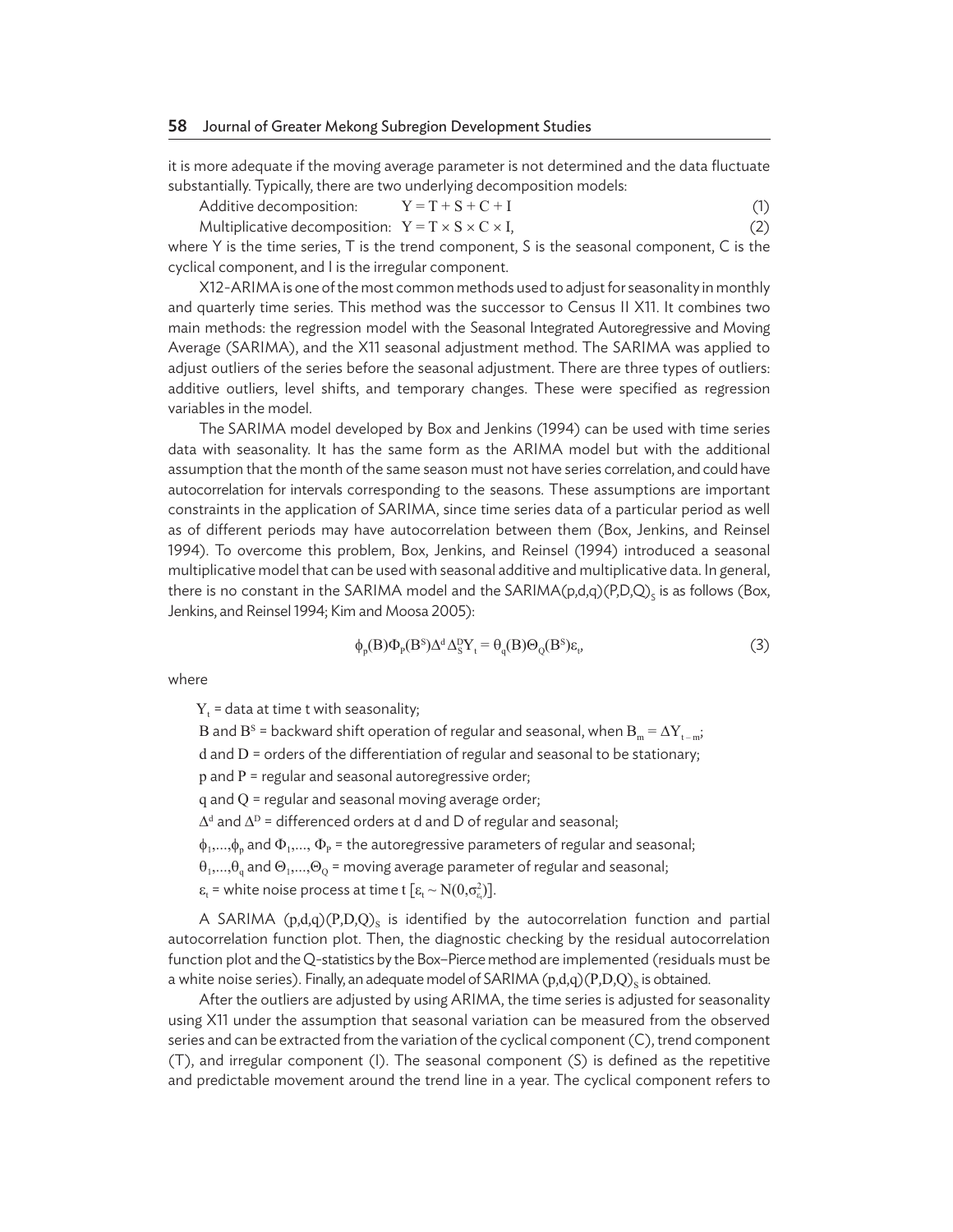fluctuation around the trend, such as a business cycle. The irregular component is the residual time series after the trend, cycle, and seasonal components such as terrorist attacks or disasters. In the multiplicative model, the original time series is expressed as

$$
O_t = S_t \times C_t \times I_t \tag{4}
$$

where  $O_t$  is the observed time series,  $S_t$  is the seasonal component,  $C_t$  is the cyclical component, and  $I_t$  is the irregular component.

After the seasonality is taken out of the time series, the next step is to evaluate the impacts of seasonal variation on the changes in the number of tourists in the high and the low season from those in the absence of seasonality. In this step, an impact measurement is applied, let S. be the seasonal index in month t. Therefore, the impact of seasonality on the number of PRC outbound tourists to Thailand in month t (PS<sub>t</sub>) can be examined using the following formula:

$$
PS_t = \frac{(S_t - 100)}{100}.
$$
 (5)

The value calculated for PS<sub>t</sub> indicates the change in the number of PRC outbound tourists not including the variation in time trend, cycle, and irregularity, compared to the usual time. Then, the remainder in the series is only the seasonal variation. If the calculated  $PS<sub>t</sub>$  is positive, it implies that month t is in the high season. On the other hand, if the calculated  $PS_{t}$  is negative, it implies that in month t, the demand is less than usual, hence month t is in the low season.

Moreover, the method also allows the assessment of the duration of the effects of disasters on tourism arrivals. The duration of impact may vary and the impact may not be felt within the month of the crisis, especially if it occurs at the end of the month. The duration of each disaster's effects should therefore be studied individually. Thus, this research estimates the impact of an irregular event on the number of PRC outbound tourists to Thailand in month t (PD<sub>t</sub>) using the following ratio:

$$
PD_t = \frac{(100 - I_t)}{100} \,. \tag{6}
$$

If PD<sub>t</sub> has a value greater than 0, it means that the number of PRC outbound tourists in month t is less than the normal number when there is no time-related variation.

The impact is assumed to occur in the month of the disaster if the value of  $PD_t$  in that month is greater than 0. However, if it is less than 0, the impact is assumed to begin in the next month. The last month of impact is the month with a PD less than or equal to 0. The duration (DUR) of impact can be expressed as

$$
DUR = j - i,\t\t(7)
$$

where i is the first month of impact and j is the last month of impact.

#### Analysis of Seasonal Concentration Using the Gini Coefficient

Corrado Gini, an Italian statistician, developed the Gini coefficient using the Lorenz curve for its calculation. Later, many economists developed and proposed various formulas to calculate the Gini coefficient in order to reduce errors in the calculation and to simplify the computation.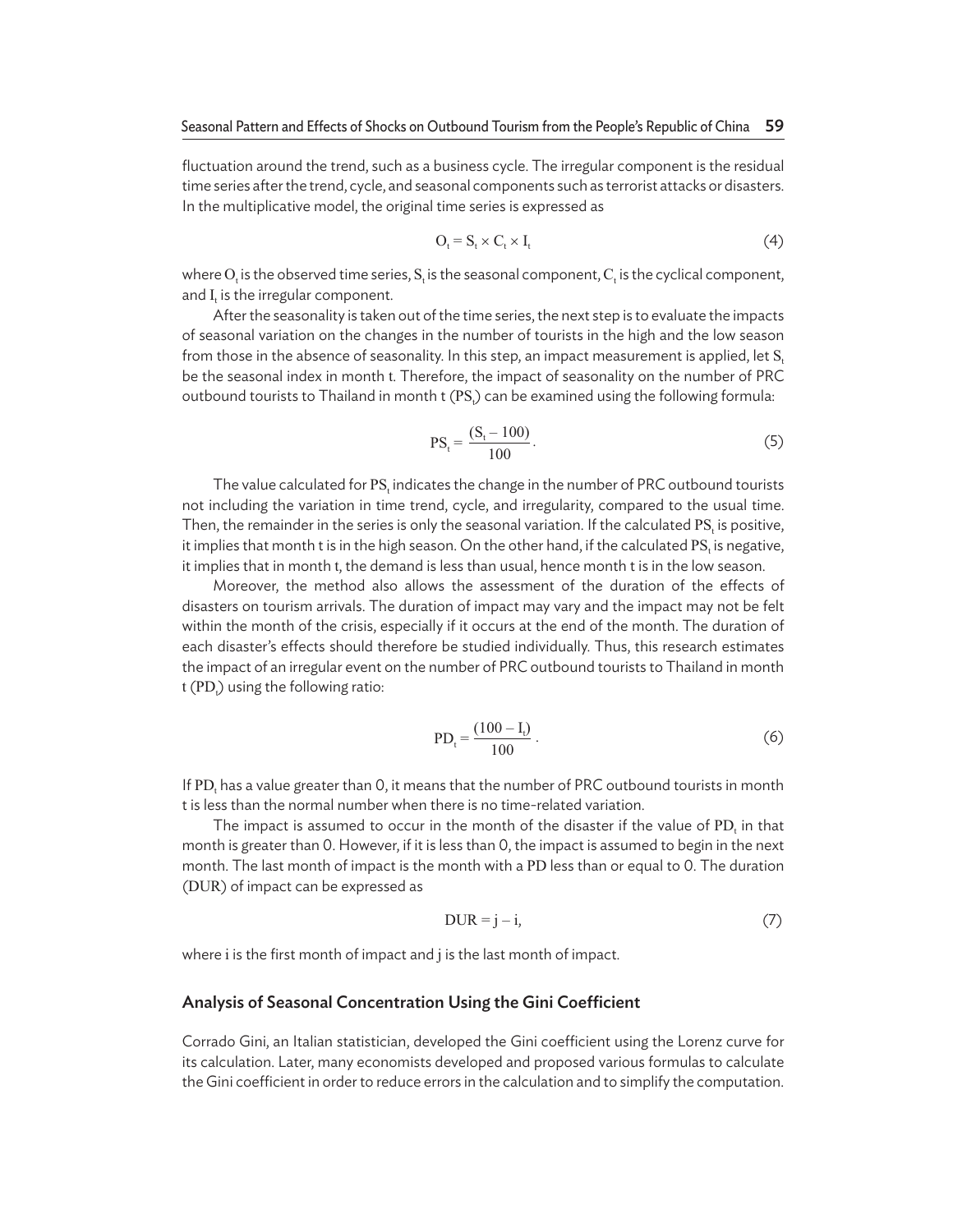This study uses the formula suggested by Lundtorp (2001) because the formula is relatively easy to compute:

$$
G_k = \frac{2}{n} \left( \sum_{i=1}^n if_{ik} - \frac{n+1}{2} \right),
$$
 (8)

where

 $G_k$  = Gini coefficient of tourists in group k,

 $i =$  the cumulative fractiles for month i,

 $f_{ik}$  = fractile for month i of tourists in group k,

n = the number of fractiles (12 for monthly data),

 $k =$  groups of tourists (in this case, PRC).

The Gini coefficient in equation 8 takes values from 1/12 to 1 (Rossello, Riera, and Sanso 2004). The value of 1/12 implies that the same number of tourists arrive every month; hence, there is no tourism seasonality. On the other hand, the coefficient would take the value of 1 if the entire demand is concentrated in a single month. Hence, the higher the index, the higher is the seasonality of tourist arrivals.

After equation 8 is used to calculate the Gini coefficient of group k, the method of Lerman and Yitzaki (1985) is applied to decompose the Gini coefficient of total tourists with the following formula:

$$
G = \sum S_k R_k G_k,\tag{9}
$$

where

G = Gini coefficient of total tourists,

 $S_k$ = market share of group k,

 $R<sub>k</sub>$ = Gini correlation between tourists in group  $k$  and total tourists,

 $G_k$ = Gini coefficient of tourists in group k.

According to equation 9, the contribution of the Gini coefficient of tourist arrivals in group k to the Gini coefficient of total tourist arrivals can be computed by using the following formula:

$$
C_{k} = \frac{S_{k} \times R_{k} \times G_{k}}{G}.
$$
 (10)

According to equation 10, the contribution of the Gini coefficient of tourist arrivals in group k depends on three factors: the market share of that group (S<sub>k</sub>), the Gini correlation between tourists in group k and total tourists ( $\mathsf{R}_{\wp}$ ), and the Gini coefficient of tourists in group k (G<sub>k</sub>). Among these factors, it can be argued that the market share is a controllable and changeable factor by means of marketing promotion and planning (Fernandez-Morales and Mayorga-Toledano 2008). The change in the market shares of tourists in each segment affects the seasonal concentration of total tourist arrivals. For that reason, Fernandez-Morales and Mayorga-Toledano (2008) suggested using relative marginal effects (RMEs) to measure the effect of a change in the market share of each segment on total seasonal concentration of tourist arrivals using the following formula:

$$
RME_{k} = S_{k} \times \left(\frac{R_{k}G_{k}}{G} - 1\right). \tag{11}
$$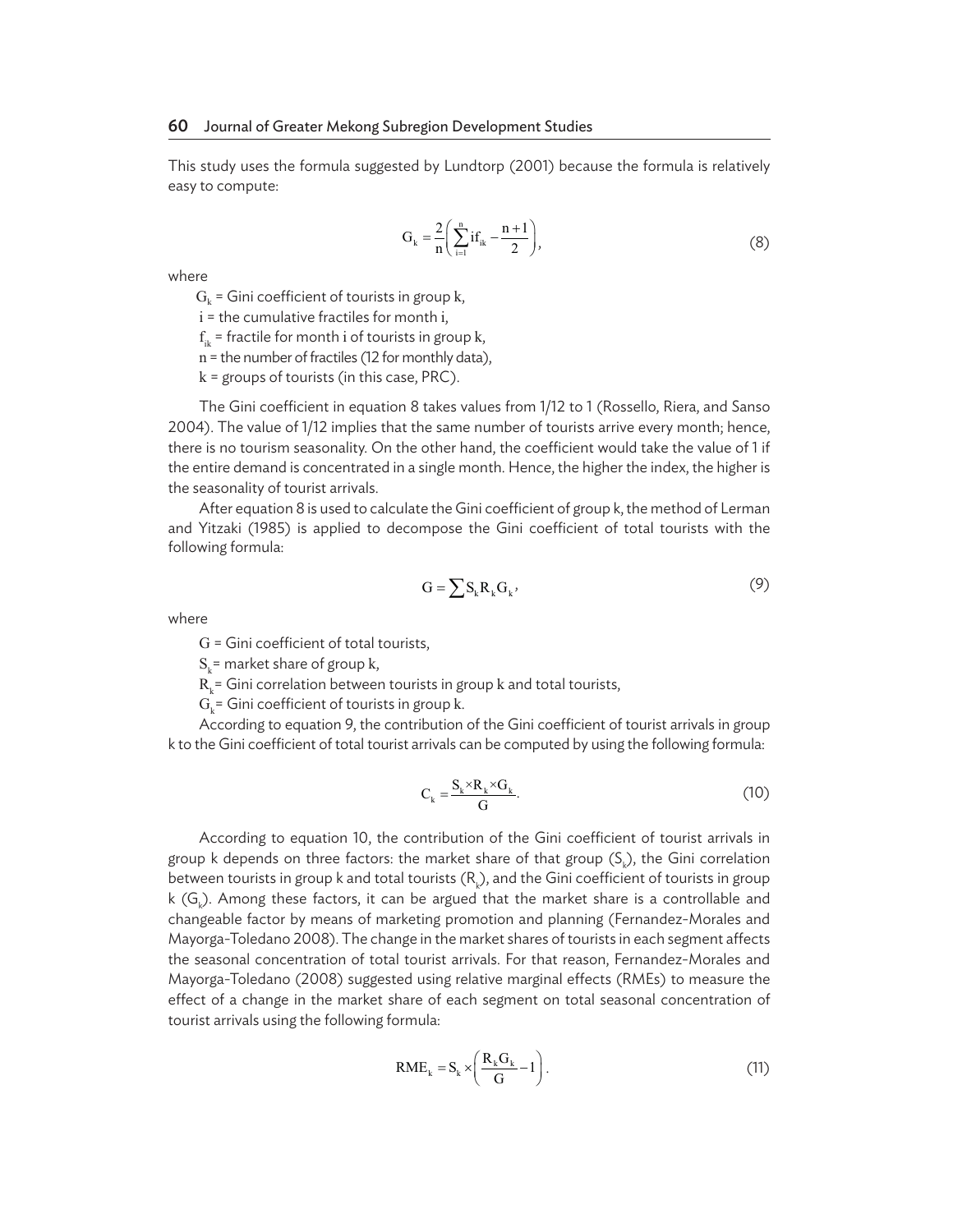The estimated RME can then be used to identify for which segment an increase in the market share would affect the overall seasonal concentration. The rationale for this proposal is that the market share is easier to change than the Gini correlation  $(\mathsf{R}_{_\mathsf{K}})$  and the Gini coefficient  $(\mathsf{G}_{\Bbbk})$ , which have a more structural character. However, an increase in market share can be achieved through successful marketing campaigns (Fernandez-Morales and Mayorga-Toledano 2008).

## Results of the Study

The results of this study are divided into two major parts: (i) the results of the analysis of the PRC's outbound tourism to Thailand, and (ii) the results of the seasonality and uncertainty analysis.

## Tourist Arrivals from the People's Republic of China to Thailand

Figure 2 shows the rapid growth of PRC tourist arrivals to Thailand during 1991–2009 and the stages of its evolution. Using the growth rate, we can divide the trend of PRC tourist arrivals to Thailand into four periods: 1985–1992, 1993–1999, 2000–2005, and 2006–2009.

During 1985–1992, PRC tourist arrivals to Thailand grew by 29% per year. The Government of the PRC adopted an opening-up policy and Thailand was the first ADS for PRC outbound tourism. During 1993–1999, PRC tourism grew rapidly at a 33% per year. The 1997 Asian economic crisis led to a depreciation of Thailand's currency, which made Thailand a cheaper destination and resulted in a surge of PRC tourists to the country. During 1999–2005, tourism was affected by different shocks, including the 9/11 terrorist attack in the US and the outbreak of severe acute respiratory syndrome (SARS). These extraordinary events caused a deceleration in the growth rate of PRC tourist arrivals to Thailand. The unsatisfied willingness to visit the country during these years led to a boom in PRC tourists to Thailand during 2005–2006.

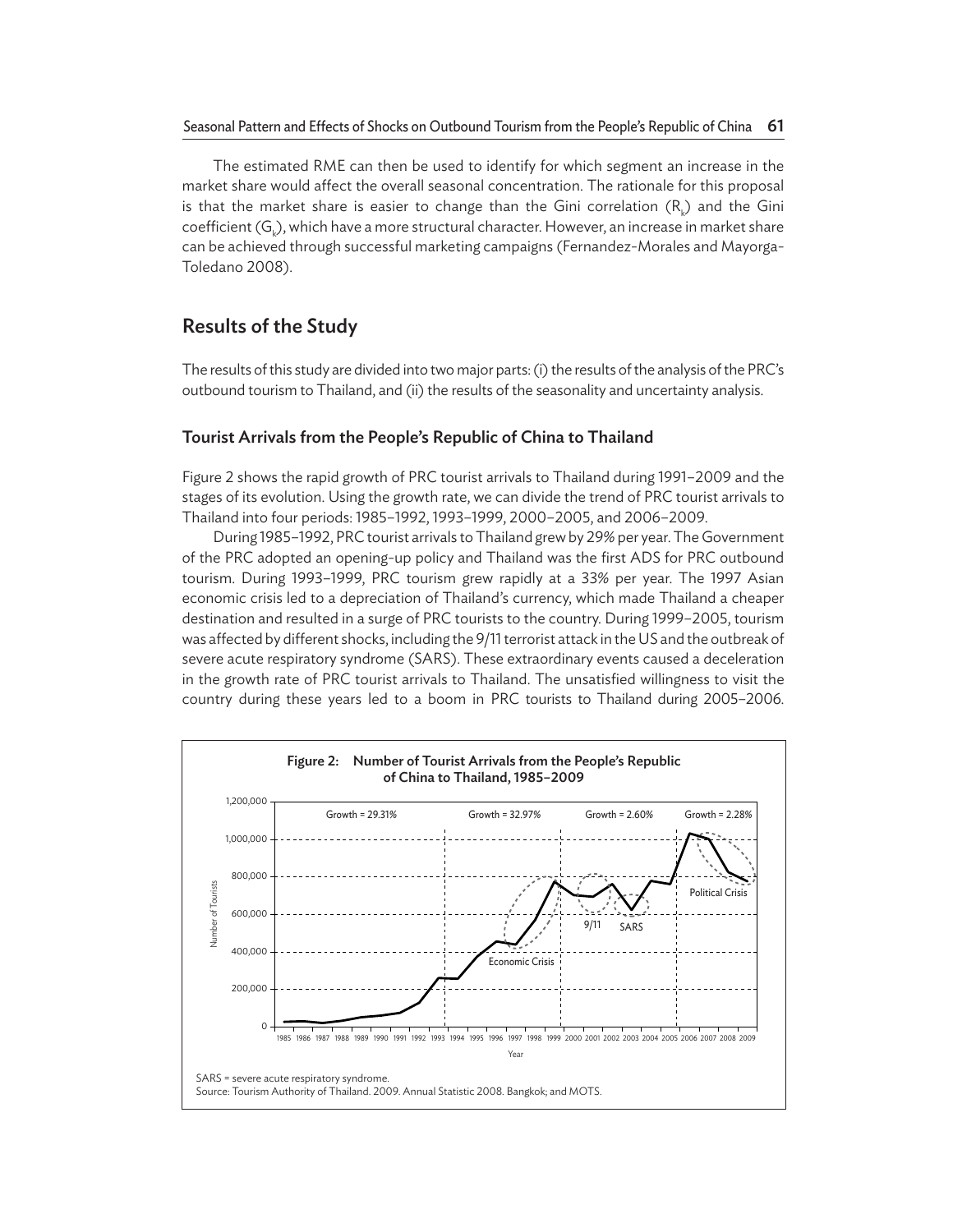However, several negative events occurred again during 2007–2008 (notably the Thai political crisis, which closed Thailand's main airports at the end of 2008), explaining the sudden decline in 2009.

### The Seasonality and Uncertainly Analysis

Figure 3 presents the monthly distribution of PRC arrivals to Thailand during the four periods proposed in Figure 2. Comparing the profiles of the four graphs, it can be concluded that there has been a change in the pattern of seasonal variation. However, there are still two main reasons that explain the seasonal pattern: public holidays, such as the PRC's traditional New Year holiday in January or February; and Thailand's Songkran festival in April.

Table 1 displays the monthly impact of seasonality (PS<sub>t</sub>) described in equation 4 using the seasonal index estimated by X12-ARIMA.

The percentages in the table show the monthly and peak season and low season differences in tourist arrivals compared to the profile without seasonal variation. For example, in 1985–1992, there was an increase in peak season tourist arrivals of 9.52% compared to the situation in the absence of seasonality.

Table 1 proves that the peak seasons for PRC tourism in Thailand are January and February (due to the PRC's New Year holiday) and April (due to the Thai Songkran festival). In contrast, during the rainy season from July to October, there are fewer PRC visitors to Thailand. The table is also useful to understand the evolution of the seasonal impacts on the number of PRC outbound tourists to Thailand. The seasonal pattern has changed over the 25-year period

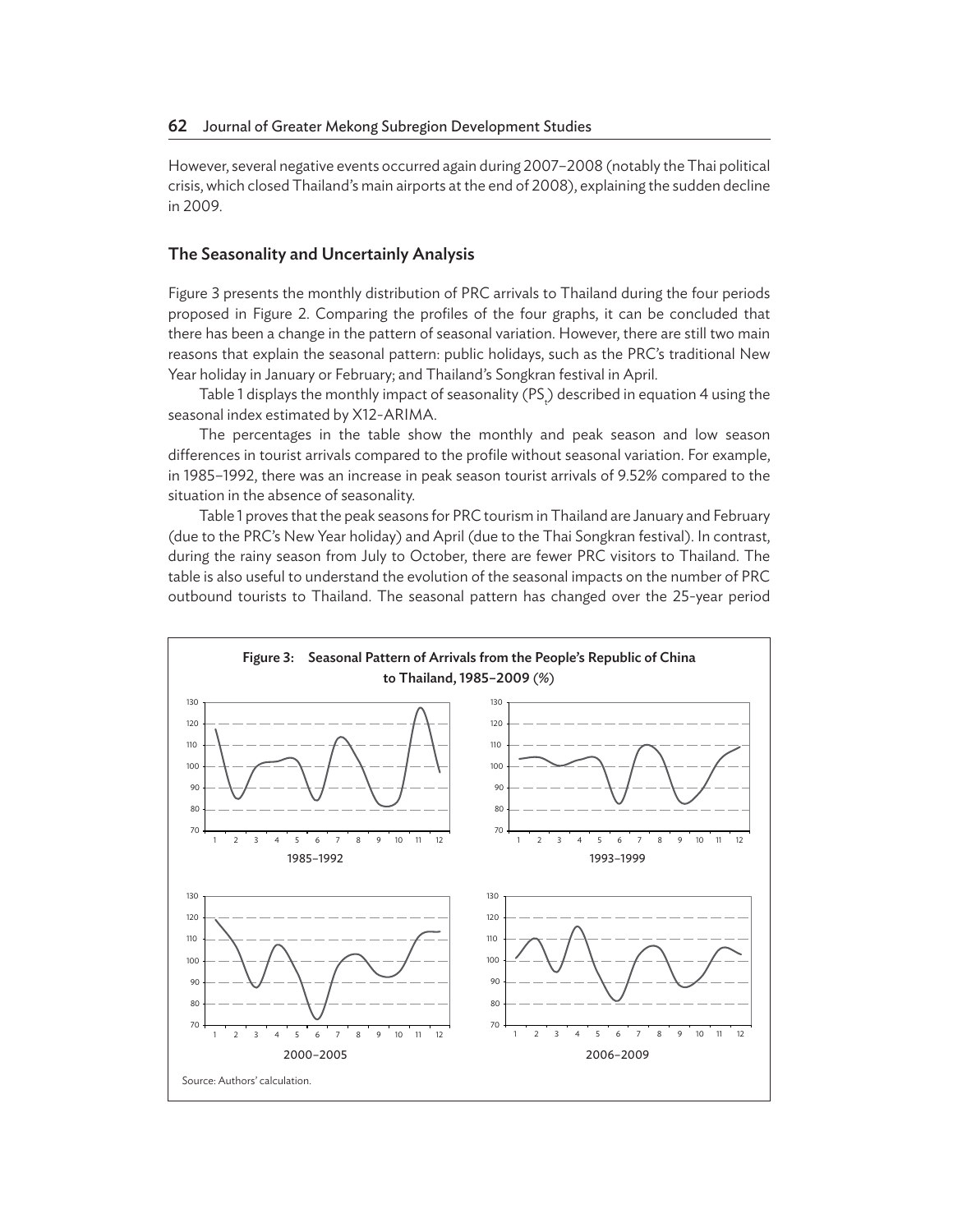| Month       | 1985-1992 | 1993-1999 | 2000-2005 | 2006-2009 |
|-------------|-----------|-----------|-----------|-----------|
| January     | 17.54     | 3.68      | 19.24     | 1.23      |
| February    | (14.67)   | 4.40      | 6.87      | 10.39     |
| March       | 0.01      | 0.46      | (12.35)   | (5.31)    |
| April       | 2.45      | 3.27      | 7.54      | 16.03     |
| May         | 2.86      | 2.94      | (5.23)    | (5.67)    |
| June        | (15.71)   | (17.26)   | (27.08)   | (18.64)   |
| July        | 13.25     | 8.41      | (2.29)    | 2.56      |
| August      | 3.06      | 6.03      | 3.13      | 6.03      |
| September   | (17.33)   | (16.25)   | (6.47)    | (11.48)   |
| October     | (14.89)   | (11.91)   | (5.06)    | (8.11)    |
| November    | 27.46     | 3.37      | 11.78     | 5.76      |
| December    | (2.67)    | 9.30      | 13.68     | 2.96      |
| Peak season | 9.52      | 4.65      | 10.37     | 6.42      |
| Low season  | (13.06)   | (15.14)   | (9.75)    | (9.84)    |

Table 1:
Monthly Impact of Seasonality on Arrivals from the People's Republic of China to Thailand (%)

 $()$  = negative.

Source: Authors' calculation.

from an initial situation of high seasonal variation to a more stable profile in the last subperiod (2006–2009). In particular, there has been a reduction of about 5 percentage points in the decrease associated with the low season. Finally, as the high and low seasons have a similar magnitude in absolute terms after 1999, it can be concluded that the seasonal variation during 2000–2009 had little effect on the overall number of tourists.

To compare the profile of the PRC market with that of tourists of other nationalities, Table 2 presents the X12-ARIMA estimation of the impact of seasonality on the arrivals from Thailand's top 10 origin markets: the nine other countries are Australia, Germany, India, Japan, the Republic of Korea, Malaysia, Singapore, the UK, and the US (the main destinations from Oceania, South Asia, Europe, Northeast Asia, Southeast Asia, and the Americas).

The results show that the gap between the high and low seasons for the PRC market is among the highest, similar only to that of the Republic of Korea and the UK. Hence, PRC tourist arrivals to Thailand show a stronger seasonal behavior than some of Thailand's other main origin markets, such as Japan, Malaysia, and Singapore.

The seasonality analysis using the Gini coefficient is shown in Figure 4. The graph displays the estimate of this index for each year, showing that there is a lot of variation, with estimated values ranging from 0.16 to 0.37. However, it can be concluded that the pattern of seasonal concentration tended to stabilize after 1997, except for the unexpected shocks of the SARS outbreak in 2003 and the Thai political crisis in 2008–2009.

Continuing the comparative analysis, Table 3 presents the results of the Gini coefficient for the main tourism origin markets of Thailand. As was explained in the description of the methodology, the higher the Gini coefficient, the higher is the measure of inequality—in this case, the difference in the distribution of arrivals though the year. Hence, the conclusion from this table is that the PRC market has a higher seasonal concentration than all of the other nationalities except Germany.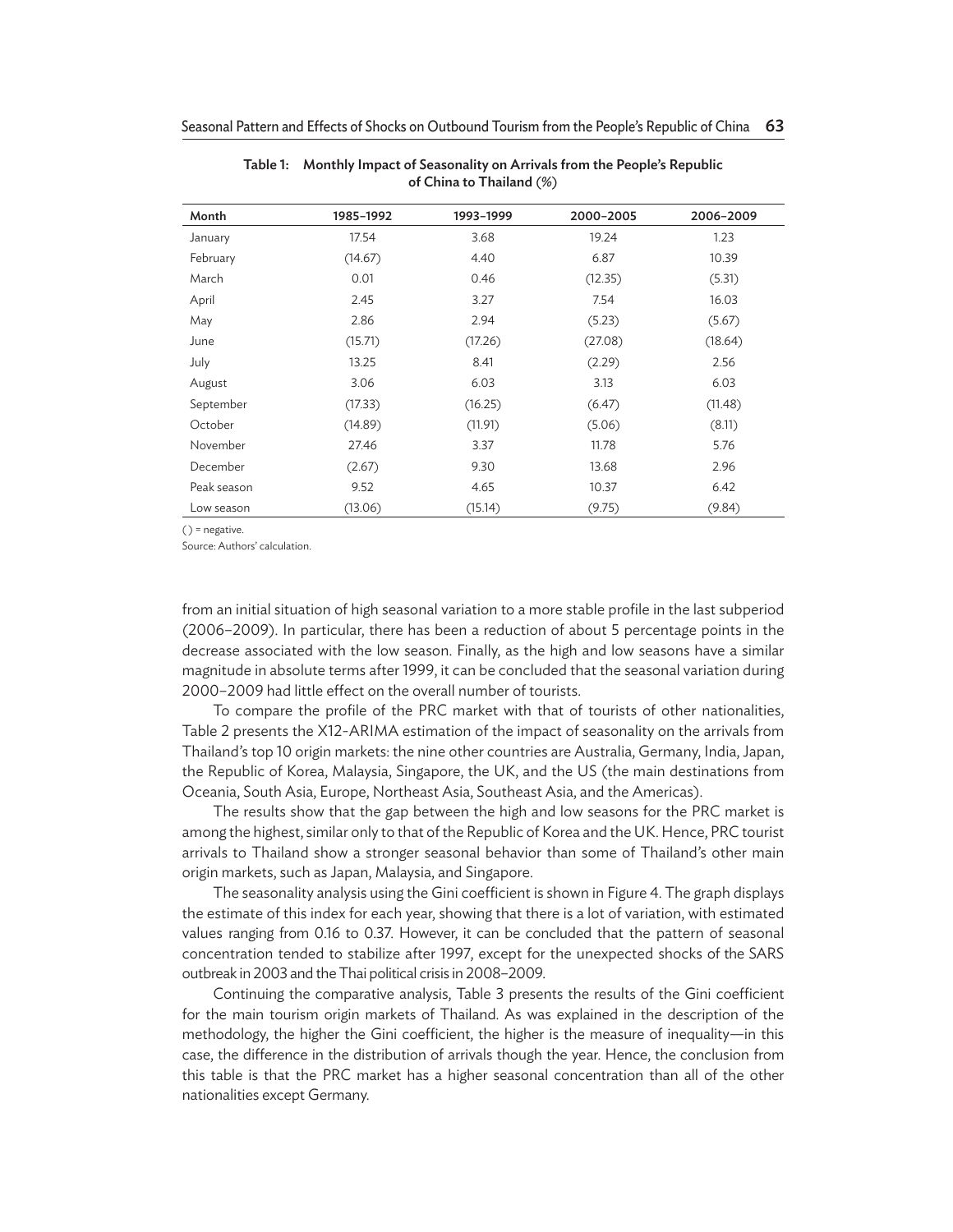| Month       | <b>PRC</b> |         | Australia Germany | India  | Japan   | Rep. of<br>Korea | Malaysia | Singa-<br>pore | UK      | US      |
|-------------|------------|---------|-------------------|--------|---------|------------------|----------|----------------|---------|---------|
| January     | 1.23       | 10.02   | 3.25              | (1.26) | 9.92    | 33.88            | (1.43)   | (1.84)         | 12.91   | 22.28   |
| February    | 10.39      | (15.14) | 3.18              | (2.08) | 7.87    | 0.00             | 0.48     | (1.68)         | 10.97   | 4.96    |
| March       | (5.31)     | (9.22)  | 3.30              | (0.88) | 8.33    | (1.44)           | 0.01     | (0.06)         | 15.10   | 8.53    |
| April       | 16.03      | 3.32    | 0.04              | (0.05) | (10.86) | (15.65)          | (0.24)   | (1.87)         | 5.98    | (8.37)  |
| May         | (5.67)     | (12.58) | (2.96)            | 3.35   | (20.16) | (10.19)          | (0.65)   | (0.64)         | (21.07) | (13.08) |
| June        | (18.64)    | (3.19)  | (4.87)            | 2.08   | (12.58) | (7.64)           | (0.23)   | 1.90           | (18.97) | (3.70)  |
| July        | 2.56       | 2.02    | (3.20)            | (0.13) | (7.11)  | 7.03             | (0.39)   | (0.04)         | (5.38)  | 0.91    |
| August      | 6.03       | (6.03)  | (2.45)            | (0.01) | 15.48   | 16.06            | 0.65     | (0.28)         | (7.18)  | (14.43) |
| September   | (11.48)    | 5.80    | (1.68)            | (0.25) | 12.44   | (24.62)          | (0.96)   | (0.80)         | (22.24) | (25.73) |
| October     | (8.11)     | 14.60   | 0.18              | (0.02) | (8.32)  | (11.67)          | 0.14     | (0.18)         | (4.82)  | 0.98    |
| November    | 5.76       | (4.22)  | 2.88              | (0.93) | 3.94    | 3.07             | 0.11     | 1.75           | 6.36    | 10.09   |
| December    | 2.96       | 13.79   | 2.30              | (0.11) | (0.97)  | 7.93             | 2.40     | 3.74           | 27.06   | 15.97   |
| Peak season | 6.42       | 0.54    | 0.86              | 5.43   | 2.61    | 7.47             | 0.23     | 7.39           | 7.25    | 4.49    |
| Low season  | (9.84)     | (0.92)  | (1.21)            | (5.72) | (4.06)  | (11.11)          | (0.34)   | (7.39)         | (10.40) | (6.60)  |

#### Table 2:
Comparison of Monthly Impact of Seasonality between the People's Republic of China and Other Countries, 2006–2009

( ) = negative, PRC = People's Republic of China, Rep. = Republic, UK = United Kingdom, US = United States. Source: Authors' calculation.

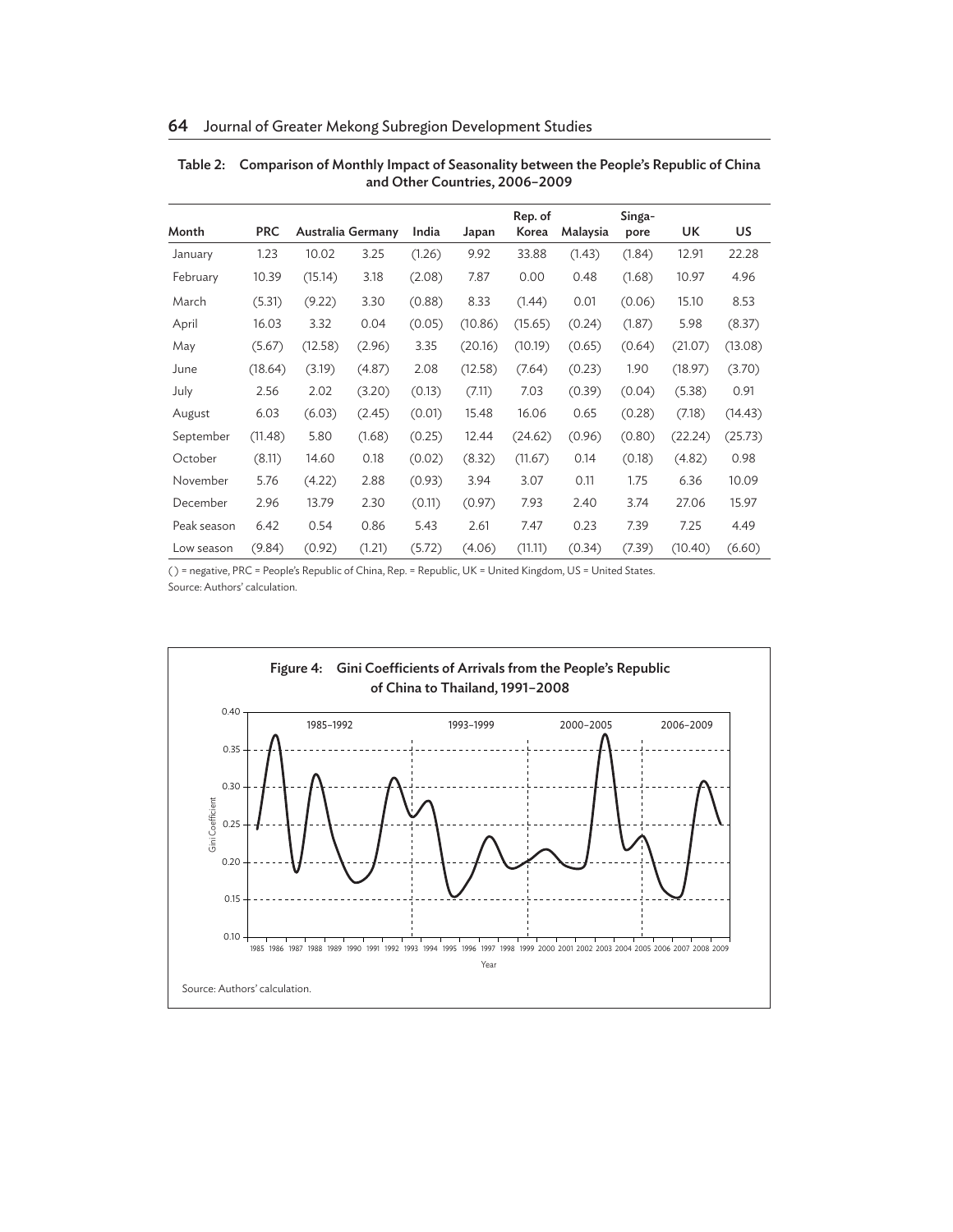|           |            |       |                   |       |       | Rep. of |          | Singa- |       |       |
|-----------|------------|-------|-------------------|-------|-------|---------|----------|--------|-------|-------|
| Period    | <b>PRC</b> |       | Australia Germany | India | Japan | Korea   | Malaysia | pore   | UΚ    | US    |
| 1985-1992 | 0.253      | 0.168 | 0.302             | 0.174 | 0.185 | 0.217   | 0.197    | 0.254  | 0.204 | 0.178 |
| 1993-1999 | 0.215      | 0.150 | 0.280             | 0.160 | 0.178 | 0.238   | 0.179    | 0.219  | 0.163 | 0.162 |
| 2000-2005 | 0.240      | 0.163 | 0.279             | 0.186 | 0.179 | 0.211   | 0.178    | 0.210  | 0.172 | 0.177 |
| 2006-2009 | 0.220      | 0.152 | 0.241             | 0.185 | 0.167 | 0.207   | 0.167    | 0.200  | 0.173 | 0.168 |

#### Table 3:
Comparison of Gini Coefficients of the People's Republic of China and Other Major Tourism Countries

PRC = People's Republic of China, Rep. = Republic, UK = United Kingdom, US = United States. Source: Authors' calculation.

Table 4 uses the methodology described in equation 8 to decompose the total Gini coefficient (first column) into three factors: the PRC Gini coefficient (second column), market share (S), and Gini correlation (R). The contribution to total seasonal concentration of PRC tourists, calculated from equation 9, is presented in column C; and the last column of the table displays the RME described in equation 10.

In Table 4, the RME value of 1.87 for 2009 indicates that a 1% increase in the PRC market share in Thailand would lead to a 1.87% increase in overall seasonality. Hence, the results of the seasonal decomposition show that during 1995–2009, the increase in PRC market share has caused an increase of Thailand's tourism seasonality.

Table 5 presents the value of the RME for Thailand's main tourism origin markets.

As a general conclusion, an increase in the market share of any nationality will not reduce the overall seasonality of Thailand's tourism. However, there are some exceptions, such as the negative figures for Australia in some years, for example 1985, 2007, or 2009.

|      |       | Gini Coefficient (G) | Market<br><b>Share</b>     | Gini<br>Correlation | Contribution to<br><b>Total Concentration</b> | <b>Relative Marginal</b><br><b>Effect</b><br>(RME) |  |
|------|-------|----------------------|----------------------------|---------------------|-----------------------------------------------|----------------------------------------------------|--|
| Year | Total | <b>PRC</b>           | $\left( \mathsf{S}\right)$ | (R)                 | (C)                                           |                                                    |  |
| 1985 | 0.15  | 0.24                 | 1.13                       | 0.93                | 1.66                                          | 0.53                                               |  |
| 1992 | 0.17  | 0.31                 | 2.51                       | 0.88                | 4.00                                          | 1.49                                               |  |
| 1993 | 0.14  | 0.26                 | 4.54                       | 0.97                | 8.05                                          | 3.50                                               |  |
| 1999 | 0.14  | 0.20                 | 8.97                       | 0.87                | 11.10                                         | 2.13                                               |  |
| 2000 | 0.14  | 0.22                 | 7.35                       | 0.96                | 11.35                                         | 4.00                                               |  |
| 2005 | 0.15  | 0.24                 | 6.58                       | 0.92                | 9.40                                          | 2.81                                               |  |
| 2006 | 0.14  | 0.17                 | 7.47                       | 0.91                | 7.81                                          | 0.34                                               |  |
| 2007 | 0.15  | 0.16                 | 6.94                       | 0.99                | 7.14                                          | 0.20                                               |  |
| 2008 | 0.16  | 0.31                 | 5.67                       | 0.94                | 10.43                                         | 4.76                                               |  |
| 2009 | 0.17  | 0.25                 | 5.49                       | 0.91                | 7.37                                          | 1.87                                               |  |

Table 4:
Decomposition of the Seasonal Concentration of Outbound Tourists from the People's Republic of China to Thailand

PRC = People's Republic of China.

Source: Authors' calculation.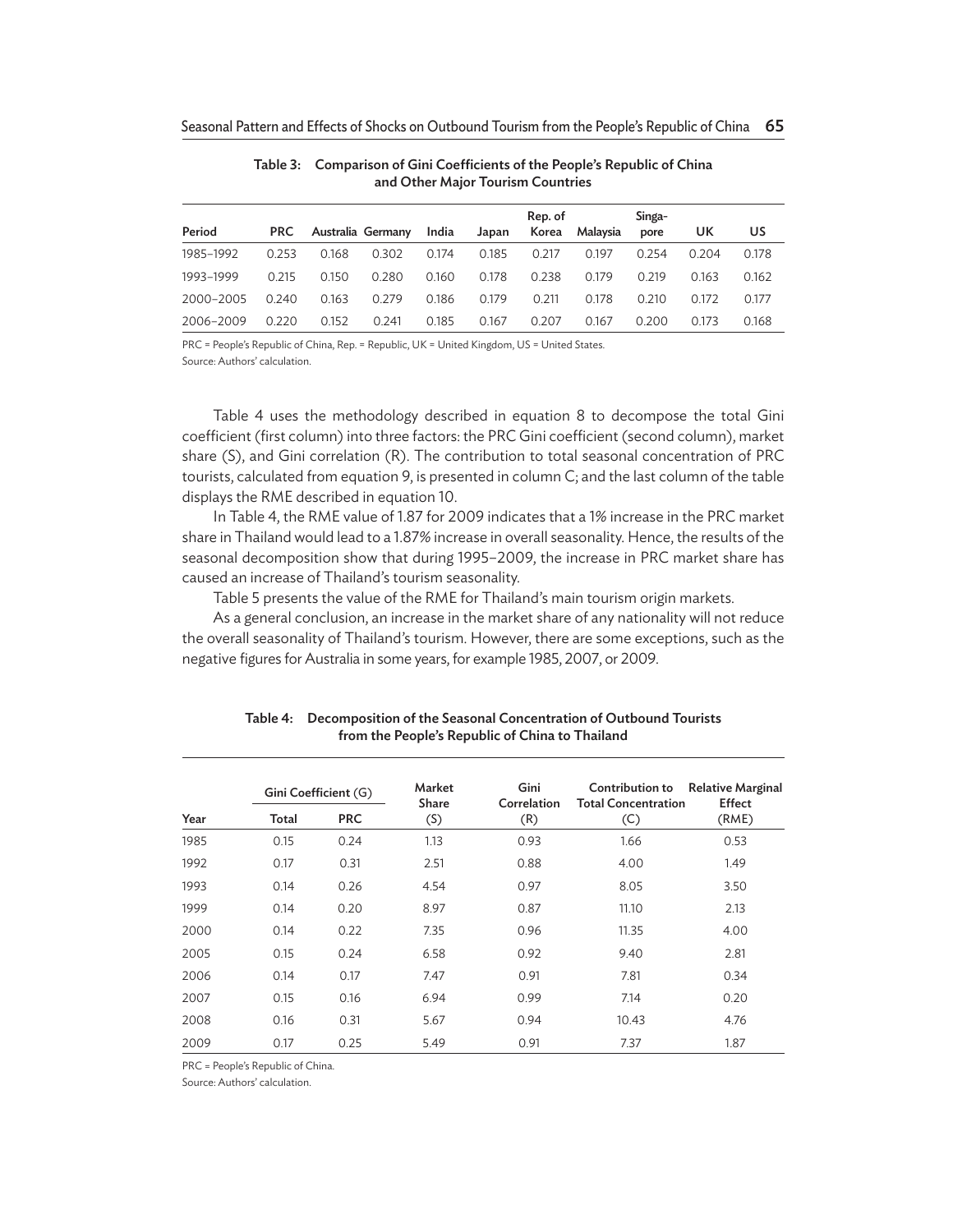| Year | <b>PRC</b> | Australia Germany |      | India  | Japan  | Rep. of<br>Korea |        | Malaysia Singapore | UK     | US     |
|------|------------|-------------------|------|--------|--------|------------------|--------|--------------------|--------|--------|
| 1985 | 0.53       | (0.28)            | 3.69 | 0.66   | 1.69   | (0.13)           | 3.81   | 5.03               | 0.14   | 1.16   |
| 1992 | 1.49       | (0.19)            | 3.25 | (0.30) | 2.59   | 1.60             | 1.52   | 1.19               | (0.04) | (0.57) |
| 1993 | 3.50       | 0.17              | 4.80 | 0.16   | 2.35   | 2.42             | 4.24   | 1.10               | 0.18   | 0.44   |
| 1999 | 2.13       | 0.37              | 4.27 | 0.42   | 2.84   | 1.49             | (1.62) | 1.94               | 0.72   | 0.77   |
| 2000 | 4.00       | 0.31              | 3.53 | 0.70   | 1.83   | 1.53             | 0.15   | 2.56               | 1.04   | 1.19   |
| 2005 | 2.81       | 0.60              | 2.03 | 0.74   | 0.30   | 1.71             | (2.89) | 1.32               | 0.52   | 0.18   |
| 2006 | 0.34       | 0.41              | 1.77 | 0.42   | (0.17) | 1.69             | (0.72) | 1.45               | 0.56   | 0.31   |
| 2007 | 0.20       | (0.29)            | 1.94 | 0.42   | (0.42) | 0.81             | 1.42   | 0.91               | 1.17   | 0.38   |
| 2008 | 4.76       | (1.06)            | 1.75 | 0.30   | 1.46   | 3.22             | 0.19   | 0.54               | 0.45   | 0.11   |
| 2009 | 1.87       | (0.17)            | 1.19 | 0.43   | (0.53) | 1.20             | 0.78   | 1.59               | (0.55) | (0.03) |

#### Table 5:
Comparison of the Relative Marginal Effect between the People's Republic of China and Other Major Tourism Countries

( ) = negative, PRC = People's Republic of China, Rep. = Republic, UK = United Kingdom, US = United States. Source: Authors' calculation.

The last part of this section is devoted to the uncertainty analysis, focusing on the irregular component of PRC tourist arrivals to Thailand during 2001–2009 (Figure 5). The figure shows nine important negative situations.

Once the irregular component is estimated through the X12-ARIMA method, it can be used to construct a dummy variable that reflects the impact of the nine negative situations. These

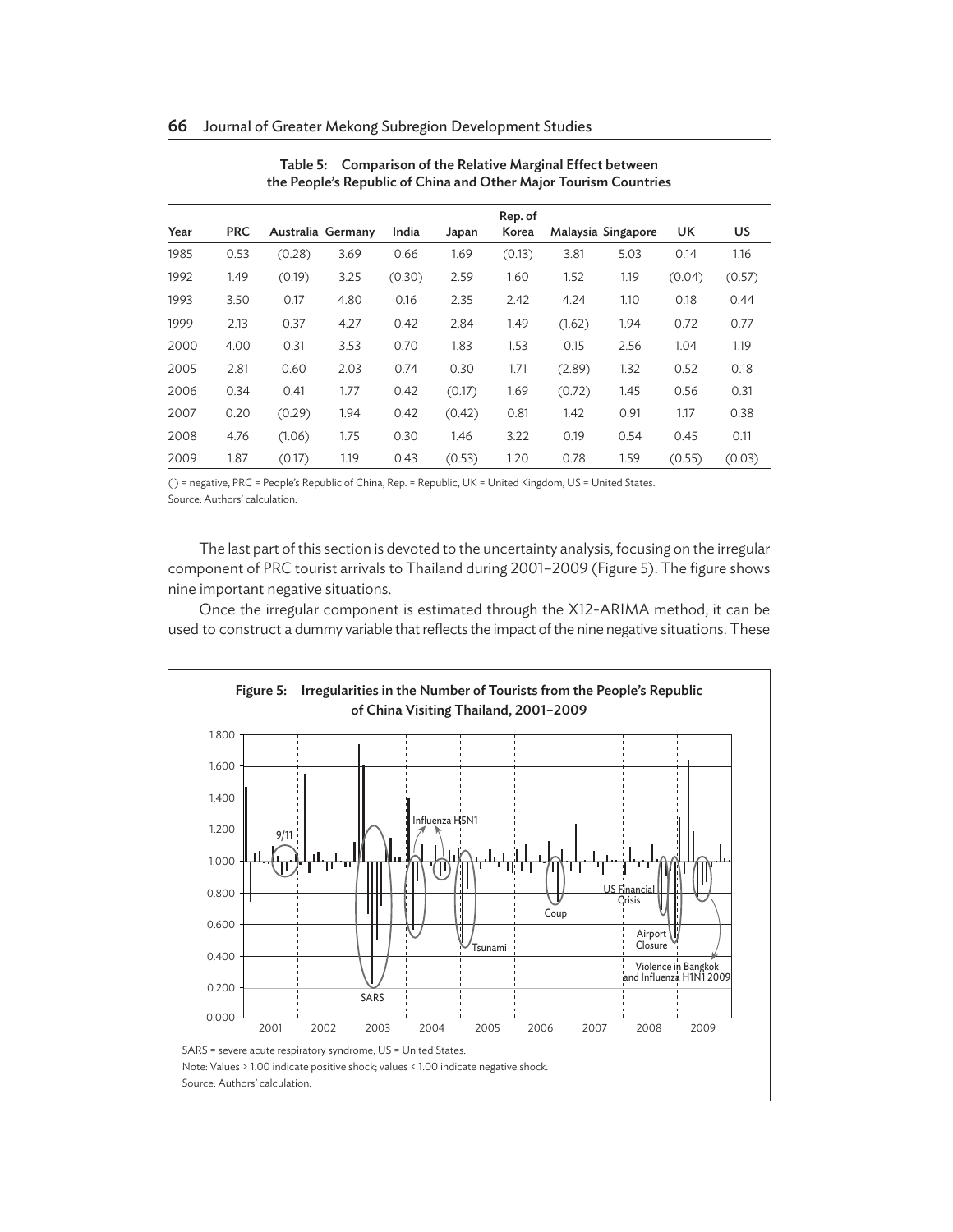variables are used in a SARIMA intervention model to estimate the number of PRC tourists lost due to each event. The results of the estimated effect on the number of PRC tourists visiting Thailand show that SARS caused the greatest fall of approximately 18% per month, while avian influenza caused a monthly fall of 7%, and the H1N1 influenza outbreak in 2009 caused a decline of 3% (Table 6). In total, the three epidemic outbreaks resulted in the greatest losses in tourism from the PRC market—a decline of 285,237 visitors. The losses from the 2005 tsunami account for a monthly fall of almost 24%, or the 131,331 PRC tourists.

Table 6 also shows that the epidemic outbreaks and natural disasters are of longer duration than the other crises. Their average impact length was about 4 months, while the impact duration of the 9/11 terrorist attack, the military coup, the closure of airports, and the 2005 tsunami was approximately 2 months. Finally, the duration of the Bangkok violence at the beginning of 2009 was only 1 month, the same duration as the impact of the US financial crisis.

| Year of<br>Impact | <b>Crisis Event</b>                                | Duration<br>(months) | Loss in Number<br>(persons) | % Loss per Month<br>$(\%)$ |
|-------------------|----------------------------------------------------|----------------------|-----------------------------|----------------------------|
| 2001              | Terrorist attack on the World Trade Center (9/11)  | 2                    | 18,185                      | 7.87                       |
| 2003              | Outbreak of SARS                                   | 4                    | 178,688                     | 18.00                      |
| 2004              | Outbreak of avian influenza (H5N1)                 | 4                    | 81,973                      | 7.04                       |
| 2005              | Indian Ocean earthquake and tsunami                | 2                    | 68,200                      | 23.86                      |
| 2006              | Military coup in Thailand                          | $\overline{2}$       | 45,558                      | 13.41                      |
| 2008              | Financial crisis in the United States              |                      | 32,174                      | 48.51                      |
| 2008              | Closure of Suvarnabhumi and Don Mueang<br>airports | $\overline{2}$       | 53,817                      | 22.09                      |
| 2009              | Violence in Bangkok                                |                      | 31,956                      | 46.73                      |
| 2009              | Outbreak of influenza (H1N1)                       | $\overline{4}$       | 24.576                      | 2.60                       |

Table 6:
Impact of Major Crises on Arrivals from the People's Republic of China to Thailand

SARS = severe acute respiratory syndrome.

Source: Authors' calculation.

# **Conclusions**

This paper studied both the seasonal behavior of PRC tourist arrivals to Thailand during 1985– 2009 and the effect of some negative shocks that affected tourism during 2001–2009. The X12-ARIMA method, SARIMA with intervention, and the Gini coefficient were applied to analyze seasonality and estimate the impact of nine crises during 2001–2009.

The empirical analysis proves the adaptability of the methodologies proposed to perform a complete seasonality analysis. The monthly seasonal index of equation 4 is more informative than the Gini coefficient, as the Gini coefficient measure is affected by shocks that are not due to seasonality. With this methodology, the results show that PRC tourist arrivals to Thailand have a relatively higher degree of seasonal concentration compared with Thailand's other main tourism origin markets. The decomposition of the Gini coefficient proved useful for understanding the contribution of each individual market to overall destination seasonality. In particular, the analysis shows that an increase in the PRC market share would not improve the overall seasonality of tourism in Thailand.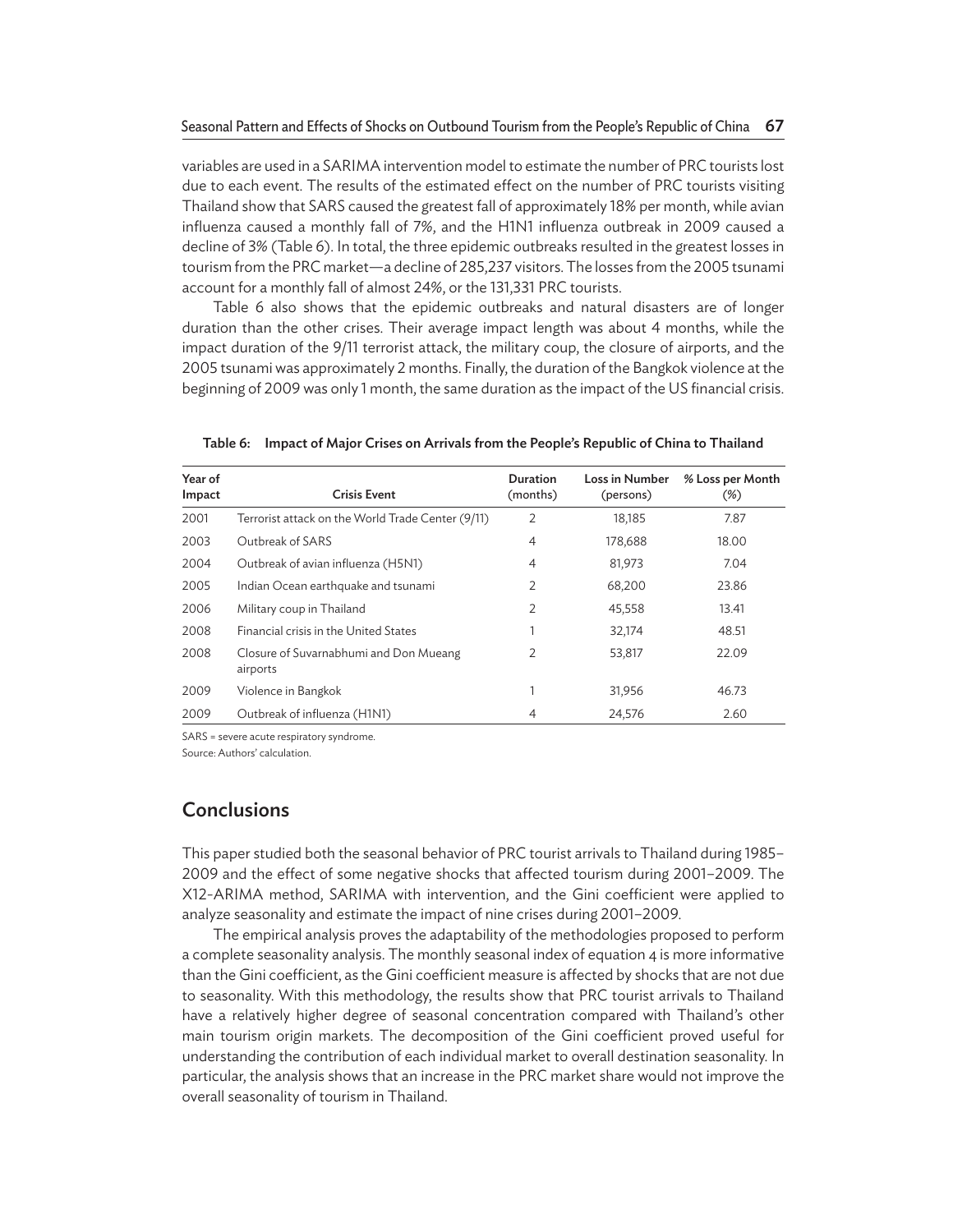The study also quantified the effects of the main negative shocks that occurred during 2001–2009 on the number of PRC tourists visiting Thailand. The epidemic outbreaks had the greatest impact, but the losses tend to decline if a similar event occurs again. The domestic political crisis and the 2005 tsunami had the second-greatest impact, while the 9/11 terrorism attack on the World Trade Center in the US had the smallest impact on PRC tourism to Thailand.

This paper combined several methodologies to characterize and quantify the seasonal pattern of a given tourism origin market. Understanding the evolution of seasonality is crucial for many destinations that face this problem. It can be particularly relevant to assessing the effectiveness of counter-seasonal policies, which have been proposed in some destinations. The empirical research should be beneficial to the Government of Thailand in the design of strategies to deal with seasonality and negative tourism shocks. However, given that Thailand was the first outbound tourist destination of the PRC, beginning in 1988, this study should also be helpful to other destinations that wish to increase their share of the PRC outbound tourism market.

# Acknowledgment

This paper is part of the Thailand Tourism: From Policy to Grassroots project (led by Mingsarn Kaosa-ard), which was supported by the Thailand Research Fund (TRF) under a TRF research team promotion grant (TRF senior research scholar).

# References<sup>1</sup>

- Box, G.E.P., G.M. Jenkins, and G.C. Reinsel. 1994. *Time Series Analysis: Forecasting and Control.* Third edition. Englewood Cliffs, NJ: Prentice-Hall.
- China National Tourism Administration (CNTA). 2009. *China Tourism Annual Report 2008.* Beijing.
- ———. 2010a. *China National Tourism Administration Releases the 2009 Annual Report on Tourism Economy Operation.* http://en.cnta.gov.cn/html/2010-1/2010-1-11-14-7-74560 .html (accessed 14 March 2011).
- ———. 2010b. *The Outbound Tourism Has Been Open to Destination Countries (Regions).* http:// www.cnta.gov.cn/html/2009-5/2009-5-13-10-53-54953.html (accessed 14 March 2011).
- Fernandez-Morales, A. and M.C. Mayorga-Toledano. 2008. Seasonal Concentration of the Hotel Demand in Costa del Sol: A Decomposition by Nationalities. *Tourism Management*. 29 (5). pp. 940–949.
- Kaosa-ard, M. 2007. *Mekong Tourism: Blessings for All?* Social Research Institute, Chiang Mai University.
- Kim, K.K., Y.Z. Guo, and J. Agrusa. 2005. Preference and Positioning Analyses of Overseas Destinations by Mainland Chinese Outbound Pleasure Tourists. *Journal of Travel Research.* 44 (2). pp. 212–220.

<sup>1</sup> The Asian Development Bank recognizes China by the name People's Republic of China.